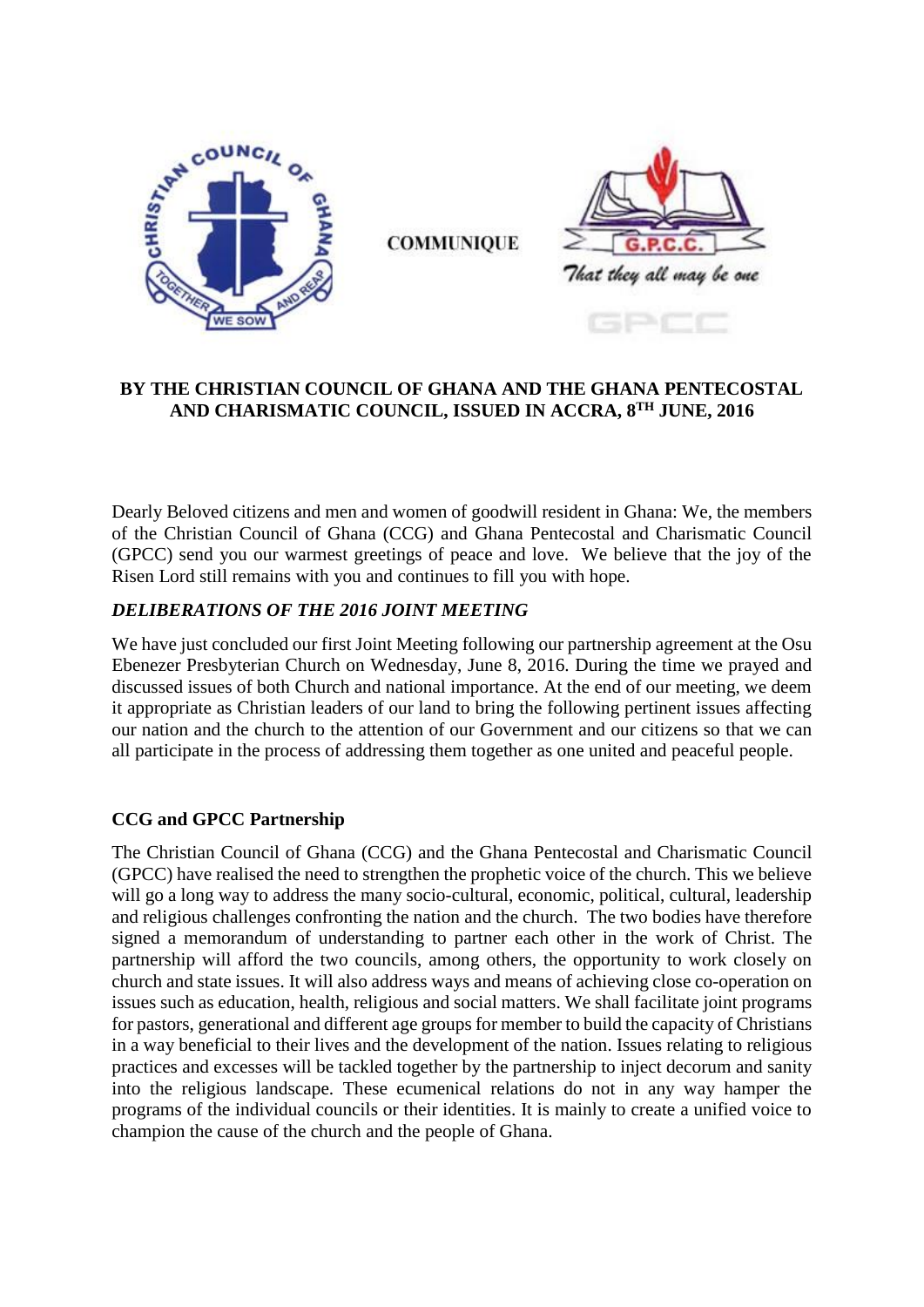# **Urban Based Christianity**

We are worried about what we see as the urbanization of Christianity to the utmost neglect of missions in remote areas and hinterlands of the country. Numerous churches have sprung up in urban areas and almost all huge Christian activities take place in cities. Beautiful churches and temples are being built all over the cities, while those in rural area are so dilapidated that they pass for death traps. During Christmas and New Year festivities, churches raise huge billboards advertising events which are all concentrated in the capital, with large congregation turnouts which gives a false impression that more souls are being won for Christ. We as Christians should note the demographics of the country, majority of the people live in the rural areas. It is imperative for us to reach out to these people just as the early missionaries reached out to the remotest parts of society to spread the gospel. There is the need for outreach programs and events targeted at the rural folks as we seek to spread the word of God and win more souls for Christ. A concerted effort must also be made to address what has now become known as death trap church buildings in our rural areas.

## **Threats against Religious Leaders**

We strongly condemn attacks on religious leaders most especially from politicians who are quick to rain all manner of abusive language simply because they believe the message of the leaders is not in their interest. There seems to be a deliberate attempt to silence wisdom in the country. Religious and opinion leaders are vehemently attacked verbally and in some instances threats are made on their lives. Knowledgeable and forward thinking citizens are now afraid to speak for fear of being tagged as belonging to a political camp and their names dragged in the mud for simply speaking wisdom into the lives of Ghanaians. These do not auger well for the development of Ghana. We therefore call on the police to act swiftly to deal with threats on the lives of religious leaders and any other Ghanaian that faces threats of any kind.

# **Exploitation by some Men Of God**

We equally condemn the activities of some self-acclaimed men of God who prey on the gullibility of a large section of the society with the exhibition of religious prowess. Exploitation is not and has never been part of Christianity, it is evil. There is the urgent need for all religious bodies in Ghana to come together to agree on self-regulation as one of the means to address this problem.

### **Elections and National Security**

Political impunity, violence, intimidation, outright intolerance and deep polarization have characterised the current political landscape. It is extremely distressing that some Ghanaians spurred on by their political affiliations are willing to maim and kill in the name of winning or retaining power. Hate speech, abusive language and calculated attempts to instigate party followers towards an unjust and violent cause dominate the mainstream media, social media and other forms of communication. This is not what the pioneers of democracy envisaged when they sought to move Ghana from years of military rule to democracy. We all deserve peaceful, free and fair elections and no one is going to do that for us. We must therefore put the nation first and not a political party or a politician.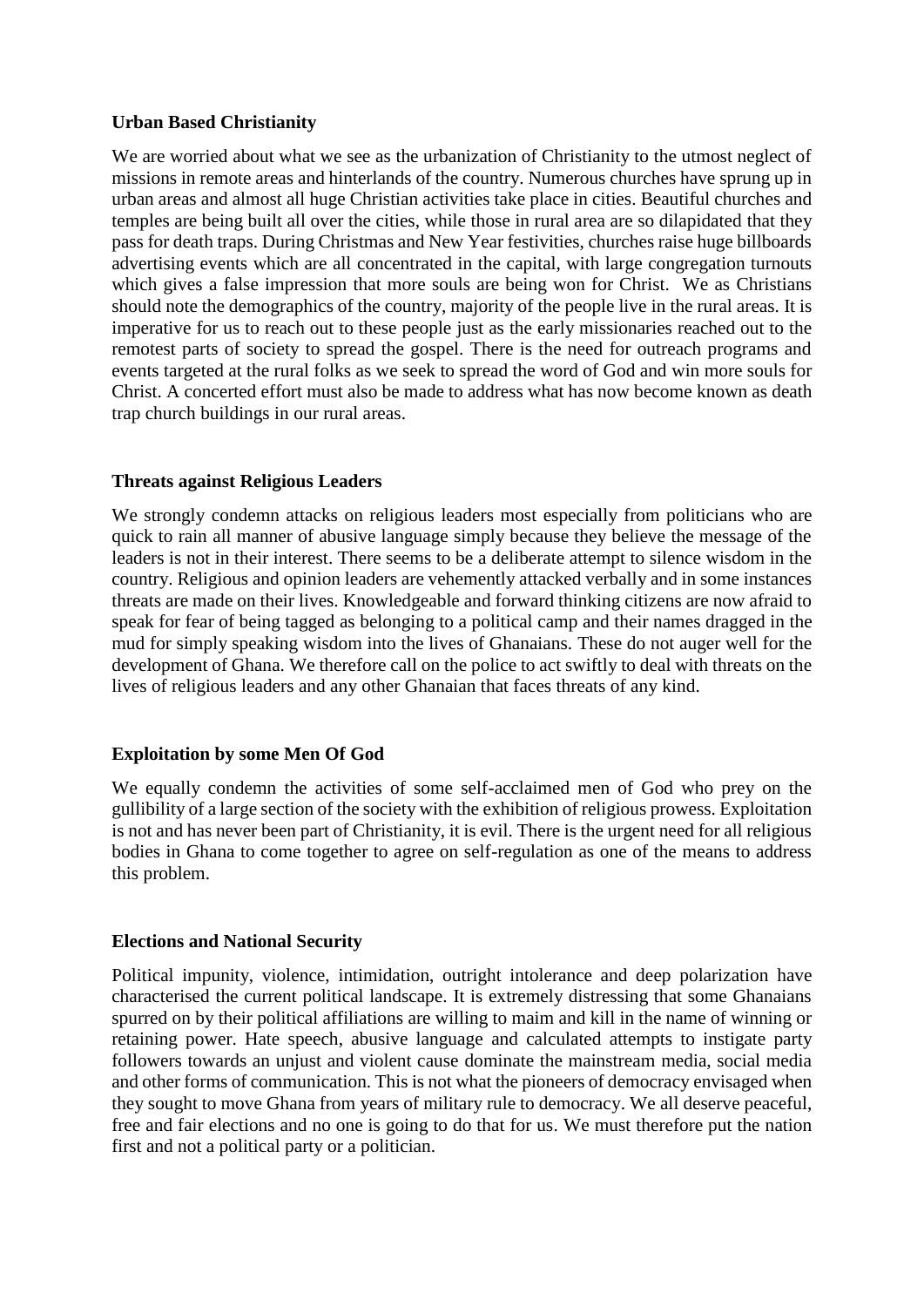We firmly believe it is time for church leaders to begin calling to order politicians who are our members. On several occasions, we have had politicians go on the media, insult, instigate unrest, attack anyone who dares express divergent opinions, and the next Sunday they are hailed in church and given front seats. The church must make them aware that their actions are not in line with national peace and stability and the faith they profess. There will be no church building or the peace to attend church services if their utterances throw Ghana into a state of anarchy and instability. Religious leaders must become more courageous to advice and even rebuke members, whose actions have the potential to disrupt the peace and stability of the country. Ghana is the only country we have and the unity and stability that we currently enjoy should not be sacrificed on the altar of political expediency and ambition.

We have also keenly observed issues relating to the Electoral Commission and we are deeply concerned about what seem to be entrenched positions often taken by some political parties against some decisions of the EC, whilst the ruling party is almost always in support of the EC's decisions, the main opposition is almost always in disagreement with the commission. The EC has the primary responsibility to conduct free, fair, transparent and credible elections in Ghana. The political parties must therefore work together with the EC to ensure that it executes its role in the interest of the state. We are also calling on the EC as a matter of urgency to implement the ruling of the Supreme Court regarding the fate of persons that registered with National Health Insurance Cards and thereby clean the voters register. The divergent views on the interpretation of the ruling of the Supreme Court has the potential of throwing the entire election timetable into disarray. We are also urging the security agencies to uphold the law irrespective of which side of the political divide an offender may come from.

Further to this, the issue of a National Identity Card and a single national database platform for all forms of national identification is long overdue in Ghana and must be tackled and completed within the shortest possible time if the controversy surrounding a credible national electoral roll has to be addressed once and for all. We are therefore calling on government and all relevant stakeholders to show commitment to resourcing the National Identification Authority (NIA) to revive and complete the data capture processes suspended a few years ago in the remaining regions and issue cards to all Ghanaians as a matter of national priority.

#### **Food Security**

Food security continues to be a very worrying issue in the country. Most staple foods are produced seasonally with accompanying wide price variations in the course of a year. The recent rise in the prices of staple foodstuffs such as cassava, plantain and others are all as a result of our inability to process, preserve and store them when they are in glut. The Ghanaian farmer is now confronted with a constant dilemma of producing too much leading to losses as a result of limited market while producing little means there would not be enough income. For instance, water melon farmers at Nsawam and surrounding communities have produced so much that market prices have dropped as a result of supply outstripping demand. The farmers are currently left with no hope of even recovering their capital. The time has come for the country to stop paying lip service to post-harvest processing. We therefore appeal to the government to follow up with pragmatic policies and programmes to transform the agriculture sector to address some of the issues that threaten the food security of the country.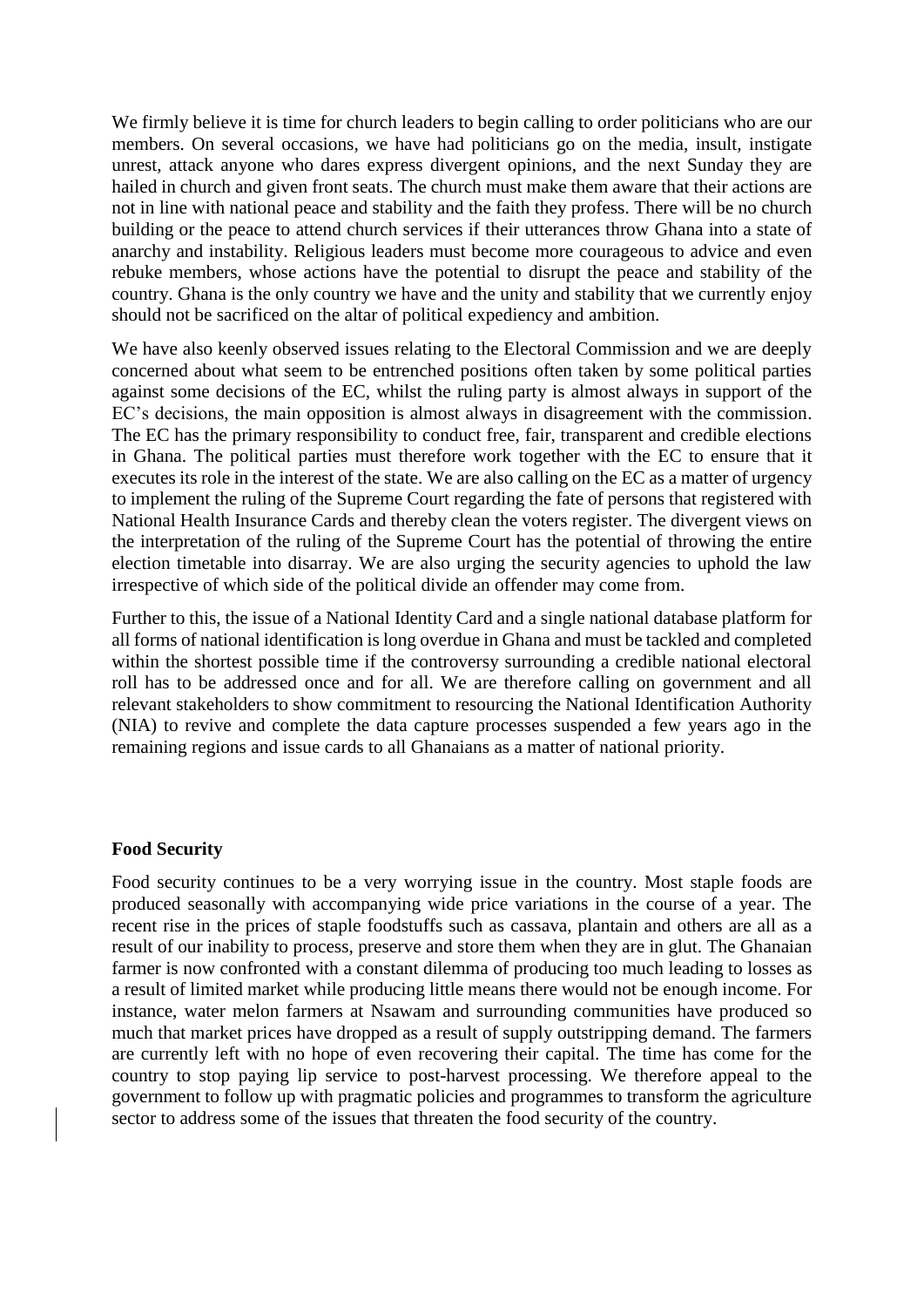# **Labor Agitations**

The trend of labor unrest, industrial actions, and demonstrations has seemingly become a norm in the country's labor sector. From teachers threatening a strike to demand their allowances due, nurses demonstrating to have their appointments after training, and Judicial Service Staff Association of Ghana (JUSSAG) bringing the justice system to a standstill, these agitations are stifling productivity in Ghana especially in the public sector. It turns out in most cases that negotiations with government have stalled. Government seems to be sending a message to workers that the best way to achieve a settlement is to go on strike or demonstrate because in most of these cases the aggrieved parties have succeeded where negotiations failed by resorting to industrial action. When doctors strike, people needlessly lose their lives, when JUSSAG strikes justice is unduly delayed, when teachers go on strike our students suffer. Government must, as a matter of urgency, act to ensure that workers' agitations do not get to such a stage before it commits to an amicable solution. In this connection, the necessary constitutional and legal reforms should be implemented so that the single spine pay policy can effectively work as envisaged. An unstable labour front is counterproductive because it is poor Ghanaians who suffer needlessly.

# **Public Accounts Committee and Graft**

The Auditor General's report being reviewed by the Public Accounts Committee (PAC) has uncovered several incidences of corruption in many areas of the public sector, right from the level of Ministries, Departments and Agencies (MDAs) to that of Metropolitan, Municipal and District Assemblies (MMDAs). While the state increases taxes and the cost of its services to raise enough funds to run the country, huge amounts of money are being siphoned in dubious orchestrations in the public sector. Recent revelations of over Six Hundred Thousand Cedis (GHS600,000) unaccounted for by MMDAs and the unquestioned ballooning of the USD40 million Achimota-Ofankor road project to USD120 million are all signs that the nation is not achieving the targets of bringing corruption to the barest minimum as enshrined in the National Anti-Corruption Action Plan (NACAP). This is fuelled by what could be perceived as the lack of political will to bring perpetrators to justice.

The PAC, for instance, has over the years complained about the loss of state resources, which were uncovered by the Auditor General's report. And yet those accused to be involved in the corrupt practices have not been brought to justice. It is now a mantra that one can steal from the public purse and when caught, one is either removed from post or asked to refund the money, which does not serve as an effective deterrence. The political, administrative, economic and social costs of corruption are grave to recount here. This notwithstanding, government's inability to effectively combat the canker of corruption has led to the poor citizen being overtaxed and government borrowing to meet statutory obligations. We, therefore, urge the government to prosecute state fund looters to send a clear message that corruption will not and cannot be tolerated because corruption is a crime. In this connection, the effective implementation of the NACAP is paramount.

### **Conclusion**

It is our fervent prayer that the peace, unity and harmony, which we currently enjoy in Ghana, are protected and enhanced by our positive utterances and actions. We must endeavour to prioritise Ghana in all our actions and refrain from acts which have the tendency to plunge our